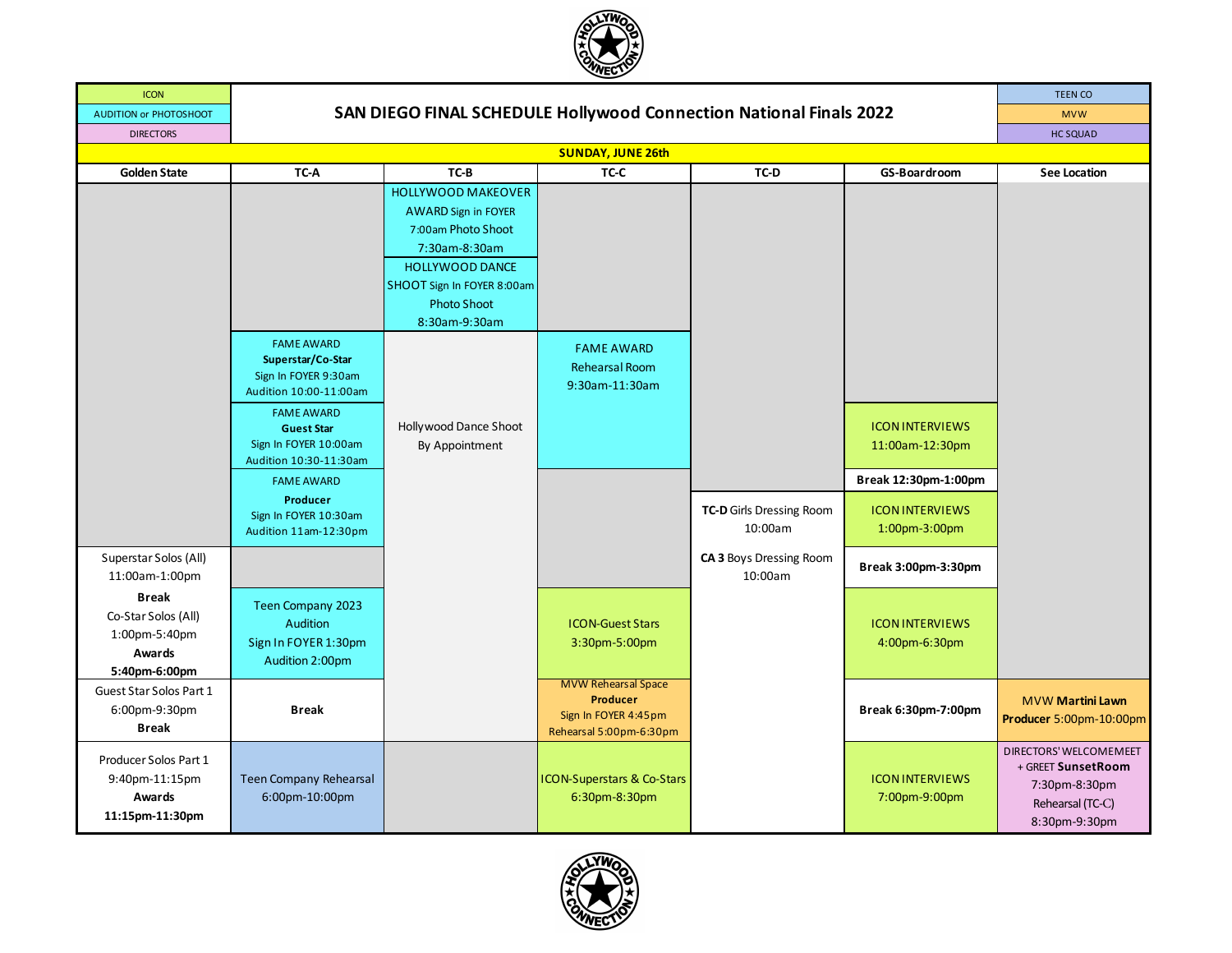

| <b>MONDAY, JUNE 27th</b>                    |                                                                          |                                         |                                                                          |                                                                                       |                                            |                                                      |  |  |  |
|---------------------------------------------|--------------------------------------------------------------------------|-----------------------------------------|--------------------------------------------------------------------------|---------------------------------------------------------------------------------------|--------------------------------------------|------------------------------------------------------|--|--|--|
| <b>Golden State</b>                         | TC-A                                                                     | TC-B                                    | TC-C                                                                     | TC-D                                                                                  | GS-Boardroom                               | <b>See Location Below</b>                            |  |  |  |
|                                             | 7:00am Registration Open in Foyer                                        |                                         |                                                                          |                                                                                       |                                            |                                                      |  |  |  |
| Producer Solos Part 2<br>7:30am-12:00pm     | <b>ICON-Superstars &amp; Co-Stars</b><br>8:30am-11:30am                  | Hollywood Dance Shoot<br>By Appointment | MVW Rehearsal Space Guest<br>Star Sign In FOYER 7:45am<br>8:00am-10:00am | <b>TC-D</b> Girls Dressing Room<br>6:30am<br><b>CA 3 Boys Dressing Room</b><br>6:30am | <b>ICON INTERVIEWS</b><br>8:30am-12:00pm   | <b>MVW Martini Lawn Guest</b><br>Star 8:00am-12:00pm |  |  |  |
| Awards                                      | <b>ALL ICONS - CHECK IN FOYER</b>                                        |                                         |                                                                          |                                                                                       | <b>BREAK</b>                               |                                                      |  |  |  |
| 12:00pm-12:30pm                             | 12:00pm-12:30pm                                                          |                                         |                                                                          |                                                                                       |                                            |                                                      |  |  |  |
| No Competition                              | <b>ICON Directors/Parents</b><br><b>Dancer Meeting</b><br>12:30pm-1:00pm |                                         |                                                                          |                                                                                       | <b>ICON INTERVIEWS</b><br>$1:00$ pm-4:00pm |                                                      |  |  |  |
| Guest Star Solos Part 2                     |                                                                          |                                         | <b>MVW Rehearsal Space</b>                                               |                                                                                       |                                            |                                                      |  |  |  |
| $1:15$ pm-6:00pm                            | <b>ICON-Producers</b>                                                    |                                         | <b>Superstars &amp; Co-Stars</b>                                         |                                                                                       |                                            | MVW Flamingo Lawn<br>Superstars & Co-Stars           |  |  |  |
| <b>Awards</b>                               | 1:30pm-5:00pm                                                            |                                         | Sign In FOYER 1:15pm                                                     |                                                                                       |                                            | $1:30-5:30$ pm                                       |  |  |  |
| 6:00pm-6:20pm                               |                                                                          |                                         | $1:30$ pm- $3:30$ pm                                                     |                                                                                       |                                            |                                                      |  |  |  |
| Producer Solos Part 3 &<br>Duo/Trios Part 1 | <b>Break</b>                                                             |                                         |                                                                          |                                                                                       |                                            |                                                      |  |  |  |
| 6:20pm-11:10pm<br>Awards<br>11:10pm-11:30pm | <b>ICON- Guest Stars</b><br>6:30pm-9:00pm                                |                                         | Teen Company Rehearsal<br>$6:30-10:00$ pm                                |                                                                                       |                                            |                                                      |  |  |  |

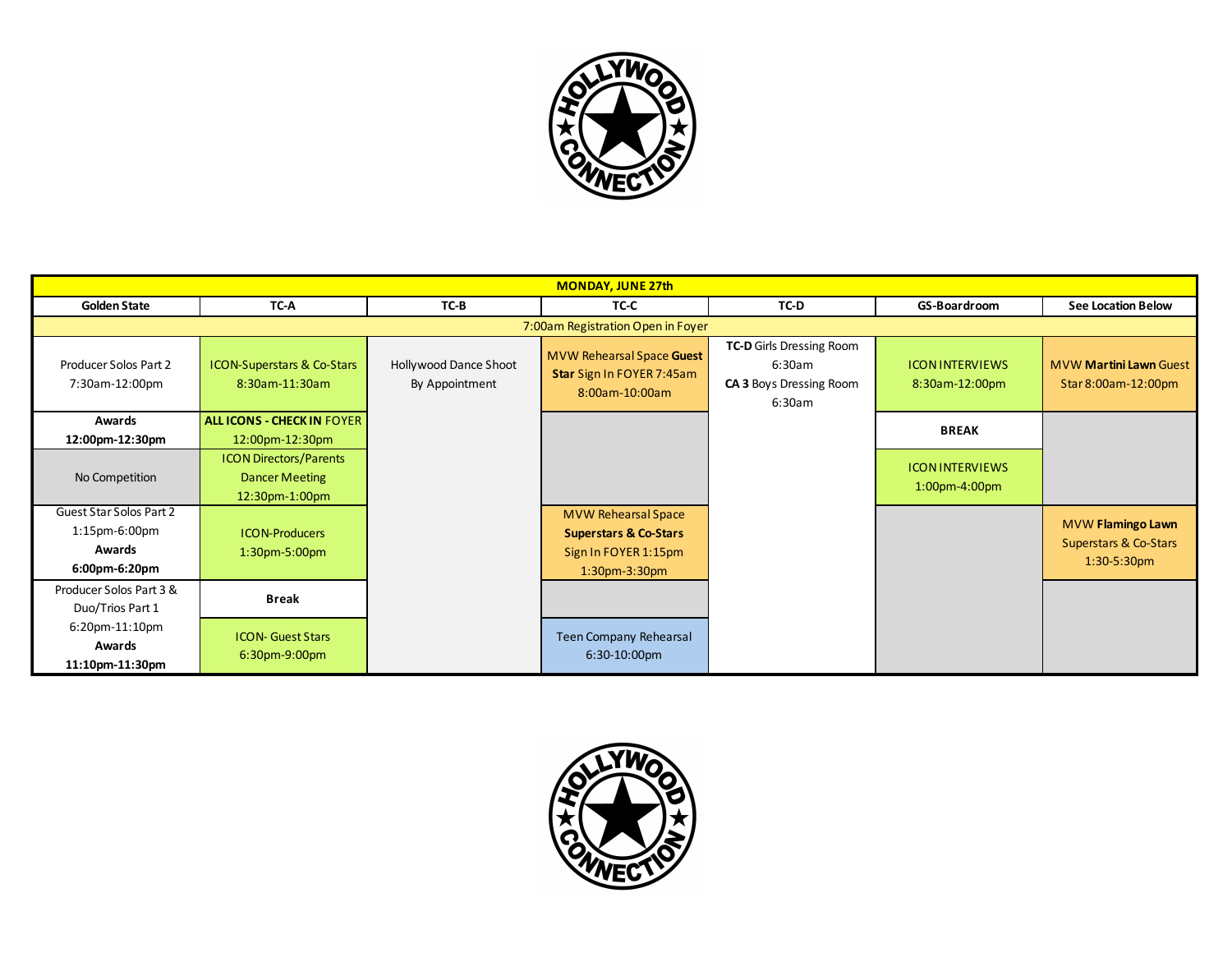

| <b>TUESDAY, JUNE 28th</b>                                                          |                                                                                           |                                            |                             |                             |                            |  |  |
|------------------------------------------------------------------------------------|-------------------------------------------------------------------------------------------|--------------------------------------------|-----------------------------|-----------------------------|----------------------------|--|--|
| <b>Golden State</b>                                                                | TC-A                                                                                      | TC-B                                       | TC-C                        | TC-D                        | GS-Boardroom               |  |  |
| 8:00am Registration Open                                                           |                                                                                           |                                            |                             |                             |                            |  |  |
| Superstar Duo/Trios, Groups,<br>Productions<br>Co-Star Duo/Trios<br>7:30am-11:00am | <b>ICON-Guest Stars</b><br>8:00am-10:30am Rehearsal                                       | Hollywood Dance Shoot<br>By Appointment    | Girls Dressing Rooms 6:30am | Girls Dressing Rooms 6:30am | Boys Dressing Rooms 6:30am |  |  |
| <b>Break</b><br>Co-Star All Groups &<br>Productions<br>11:05am-1:40pm              | <b>ICON Producers</b><br>11:00am-12:30pm Rehearsal                                        |                                            |                             |                             |                            |  |  |
|                                                                                    | <b>Break</b>                                                                              |                                            |                             |                             |                            |  |  |
| <b>Awards</b><br>1:40pm-2:00pm                                                     | HCSQUAD -<br><b>BRING COSTUMES</b><br>12:45pm-2:45pm                                      |                                            |                             |                             |                            |  |  |
| Guest Star Duo/Trios & Small<br>Groups Part 1<br>2:00pm-4:40pm<br><b>Break</b>     | <b>Bonus Class ALL AGES</b><br>Jacquelyn<br>2:45pm-3:30pm                                 |                                            |                             |                             |                            |  |  |
| <b>Guest Star Remaining Groups</b><br>& Productions<br>4:55pm-8:15pm               | <b>Bonus Class ALL AGES</b><br>Jason<br>3:30pm-4:15pm                                     |                                            |                             |                             |                            |  |  |
| Awards<br>8:15pm-8:40pm                                                            | <b>Teen Company Rehearsal</b><br>4:15pm-6:15pm                                            | <b>Teen Company Class</b><br>6:15pm-7:15pm |                             |                             |                            |  |  |
| Producer Duo/Trios<br>8:40pm-11:05pm<br><b>Awards</b><br>11:10pm-11:30pm           | <b>ICON Superstars &amp; Co-Stars</b><br>6:30pm-8:30pm<br><b>Rehearsal &amp; Costumes</b> |                                            |                             |                             |                            |  |  |

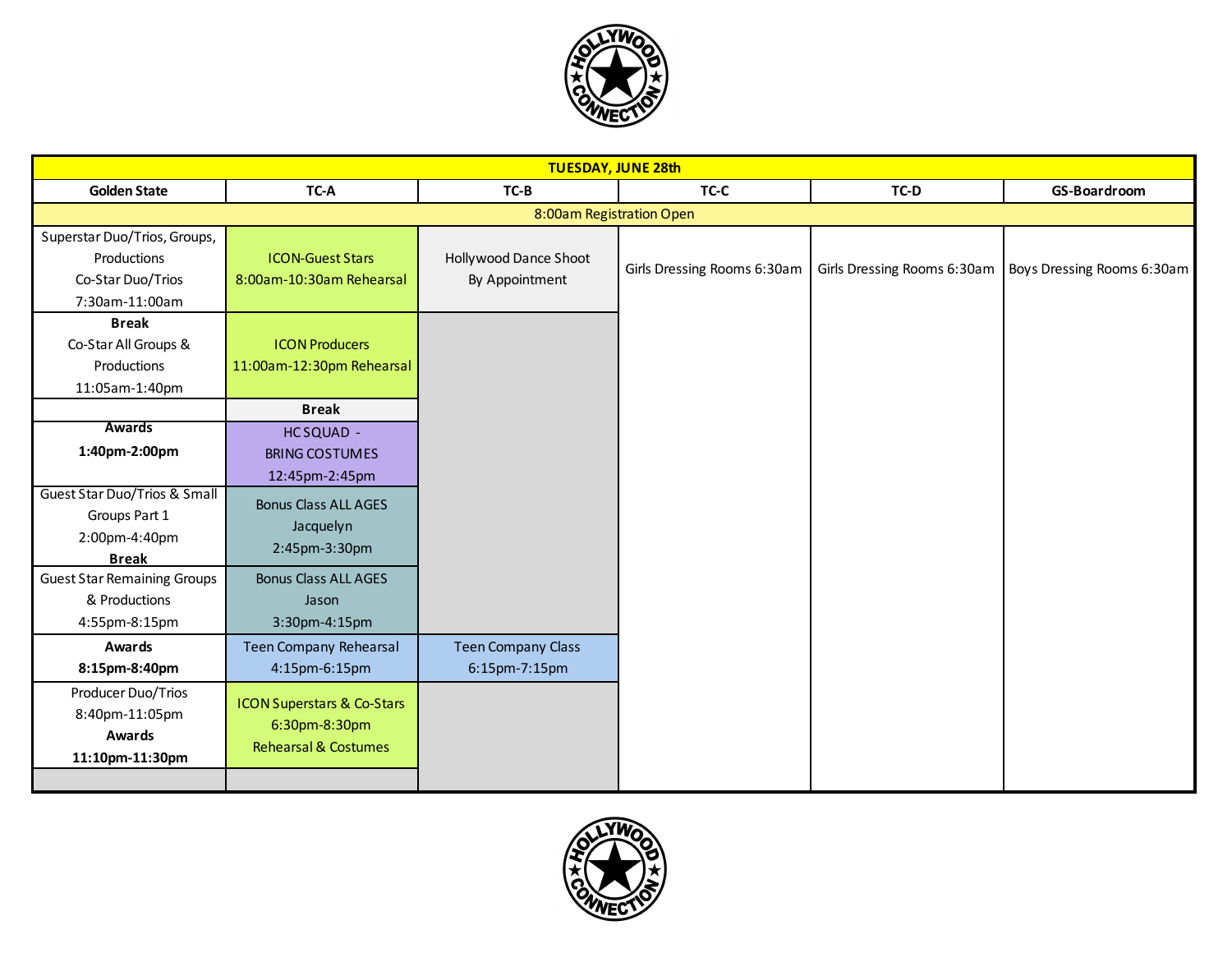

| <b>WEDNESDAY, JUNE 29th</b>                                                                                       |                                                                                                                                  |                                                |                             |                             |                            |  |  |  |
|-------------------------------------------------------------------------------------------------------------------|----------------------------------------------------------------------------------------------------------------------------------|------------------------------------------------|-----------------------------|-----------------------------|----------------------------|--|--|--|
| <b>Golden State</b>                                                                                               | TC-A                                                                                                                             | $TC-B$                                         | TC-C                        | TC-D                        | GS-Boardroom               |  |  |  |
|                                                                                                                   | 8:00am Registration Open                                                                                                         |                                                |                             |                             |                            |  |  |  |
| Producer Small Groups<br>7:30am-11:00am<br><b>Break</b><br>Producer Large Groups &<br>Productions<br>11:05-1:15pm | <b>ICON</b><br>Superstar & Co-Stars<br>9:00am-11:00am Rehearsal                                                                  |                                                | Girls Dressing Rooms 6:30am | Girls Dressing Rooms 6:30am | Boys Dressing Rooms 6:30am |  |  |  |
| <b>Awards</b><br>1:15pm-1:30pm                                                                                    | <b>Bonus Class ALL AGES</b><br>Natalie<br>11:15am-12:00pm                                                                        |                                                |                             |                             |                            |  |  |  |
| ICON-Superstar & Co-Star<br><b>Rehearsal ON STAGE</b><br>1:30pm-2:15pm                                            | <b>Bonus Class ALL AGES</b><br>FAMILY CLASS- Brooklyn<br>12:00pm-12:45pm                                                         |                                                |                             |                             |                            |  |  |  |
| Doors Open 2:15pm                                                                                                 |                                                                                                                                  |                                                |                             |                             |                            |  |  |  |
| <b>ICON-Superstar and Co-Star</b><br><b>Performance</b><br>2:30pm-2:45pm                                          |                                                                                                                                  |                                                |                             |                             |                            |  |  |  |
| Superstar ICON Solos<br>2:45pm-4:35pm<br><b>Break</b>                                                             | <b>HC SQUAD Rehearsal</b><br>3:00pm-4:30pm                                                                                       |                                                |                             |                             |                            |  |  |  |
| Co-Star ICON Solos<br>4:40pm-9:00pm<br><b>Break</b>                                                               | <b>ICON-Guest Stars</b><br>5:00pm-7:00pm<br><b>Rehearsal &amp; Costumes</b>                                                      | <b>Teen Company Rehearsal</b><br>5:00pm-7:00pm |                             |                             |                            |  |  |  |
| <b>Guest Star ICON Solos</b><br>9:10pm-10:00pm                                                                    | <b>ICON-Producers</b><br>8:00pm-10:00pm<br><b>Rehearsal &amp; Costumes</b><br><b>ICON-Producers</b><br>On Stage<br>10:00-11:00pm |                                                |                             |                             |                            |  |  |  |

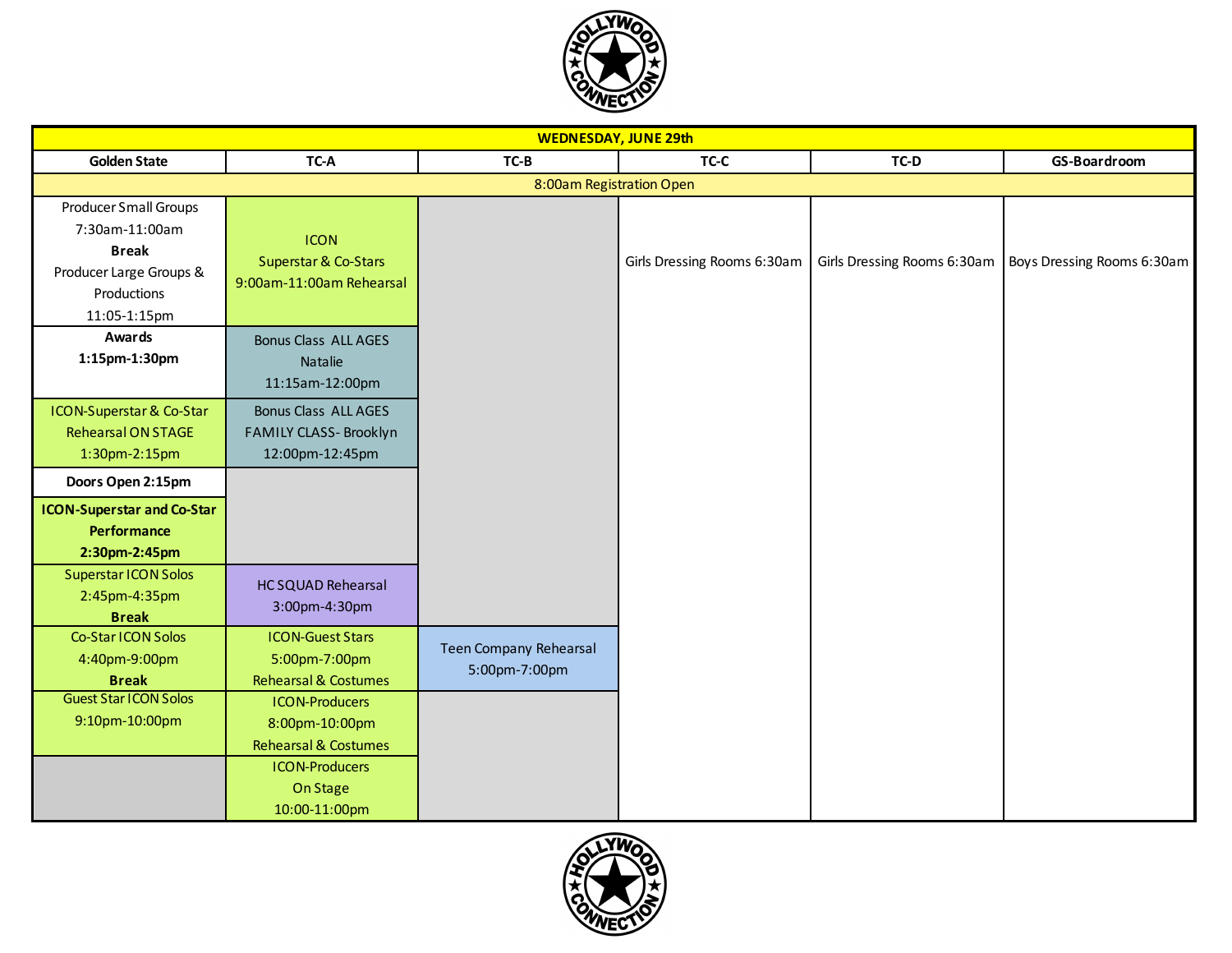

| <b>THURSDAY, JUNE 30th</b>          |                                                                         |                                 |                       |                               |                            |  |
|-------------------------------------|-------------------------------------------------------------------------|---------------------------------|-----------------------|-------------------------------|----------------------------|--|
| <b>PRODUCERS</b>                    | <b>GUEST STARS</b>                                                      | <b>SUPERSTAR &amp; CO-STARS</b> |                       |                               |                            |  |
| 14 and up                           | $11-13yrs$                                                              | $7-10$ yrs                      |                       |                               |                            |  |
| <b>Golden State</b>                 | $TC-B/C$                                                                | TC-A                            | <b>Sunset Room</b>    | TC-D                          | GS-Boardroom               |  |
| <b>Teen Company</b>                 |                                                                         |                                 |                       |                               |                            |  |
| 6:15am-7:00am                       |                                                                         |                                 |                       |                               |                            |  |
|                                     |                                                                         | 6:45am Registration Open        |                       |                               |                            |  |
|                                     | 7:15am Teen Company Performs! Group Warm Up in GRAND HALL (all dancers) |                                 |                       |                               |                            |  |
| 7:30am-8:15am                       | 7:30am-8:15am                                                           | 7:30am-8:15am                   | <b>DIRECTORS</b>      | <b>PARENT YOGA</b>            |                            |  |
| Acting for Dancers-Bonnie           | Ballet-Bobby                                                            | Jazz Fusion-Aaron               | 7:45am Breakfast      | 7:45am-8:45am                 |                            |  |
| 8:15am-9:00am                       | 8:15am-9:00am                                                           | 8:15am-9:00am                   | 8-10am Class          | Room Open for Parent          |                            |  |
| Tap-Jason                           | Contemporary-Mitchel                                                    | Hip Hop-Ruby                    | Lisa Pevateaux        | <b>Competition Rehearsals</b> |                            |  |
| 9:00am-9:45am                       | 9:00am-9:45am                                                           | 9:00am-9:45am                   |                       |                               |                            |  |
| Heels-Lindsley                      | Jazz Funk-Brooklyn                                                      | Lyrical-Ben                     |                       |                               |                            |  |
| 15 Min Break                        | <b>15 Min Break</b>                                                     | 15 Min Break                    |                       |                               |                            |  |
| 10:00am-10:45am                     | 10:00am-10:45am                                                         | 10:00am-10:45am                 |                       | <b>DIRECTORS</b>              |                            |  |
| Jazz Fusion-Aaron                   | Acting for Dancers-Bonnie                                               | Tap-Jason                       |                       | 10:00am-11:00am               |                            |  |
| 10:45am-11:30am                     | 10:45am-11:30am                                                         | 10:45am-11:30am                 |                       |                               |                            |  |
| Jazz Funk-Brooklyn                  | Lyrical-Ben                                                             | Musical Theater- Jacquelyn      |                       |                               |                            |  |
|                                     | <b>LUNCH</b>                                                            |                                 |                       |                               |                            |  |
| <b>ICON-Guest Star Rehearsal On</b> |                                                                         |                                 | Teen Company Awards @ |                               |                            |  |
| Stage 11:45pm-12:45pm               |                                                                         |                                 | Park                  | Girls Dressing Room 11:30am   | Boys Dressing Room 11:30am |  |
|                                     |                                                                         |                                 | 12:00pm-12:45pm       |                               |                            |  |
| 12:45pm Doors Open                  |                                                                         |                                 |                       |                               |                            |  |
| <b>ICON-Guest Star</b>              | Room Open for Parent                                                    | <b>HC SQUAD Rehearsal</b>       |                       |                               |                            |  |
| <b>Performance</b>                  | <b>Competition Rehearsals</b>                                           | 2:00pm-3:30pm                   |                       |                               |                            |  |
| $1:00$ pm- $1:15$ pm                |                                                                         |                                 |                       |                               |                            |  |
| Guest Star ICON Solos               |                                                                         |                                 |                       |                               |                            |  |
| 1:20pm-4:05pm                       |                                                                         | <b>ICON-Producers Rehearsal</b> |                       |                               |                            |  |
| <b>Break</b>                        |                                                                         | 6:00pm-7:00pm                   |                       |                               |                            |  |
| <b>Guest Star ICON Solos</b>        |                                                                         |                                 |                       |                               |                            |  |
| 4:20-8:10pm                         |                                                                         |                                 |                       |                               |                            |  |
| Break 8:10-8:30                     |                                                                         |                                 |                       |                               |                            |  |
| <b>ICON-Producer Rehearsal</b>      |                                                                         |                                 |                       |                               |                            |  |
| On Stage                            |                                                                         |                                 |                       |                               |                            |  |
| 8:15pm-8:30pm                       |                                                                         |                                 |                       |                               |                            |  |
| 8:30pm Doors Open                   |                                                                         |                                 |                       |                               |                            |  |
| <b>ICON-Producer Performance</b>    |                                                                         |                                 |                       |                               |                            |  |
| 8:45pm-9:00pm                       |                                                                         |                                 |                       |                               |                            |  |
| <b>Producer ICON Solos</b>          |                                                                         |                                 |                       |                               |                            |  |
| 9:00pm-11:00pm                      |                                                                         |                                 |                       |                               |                            |  |

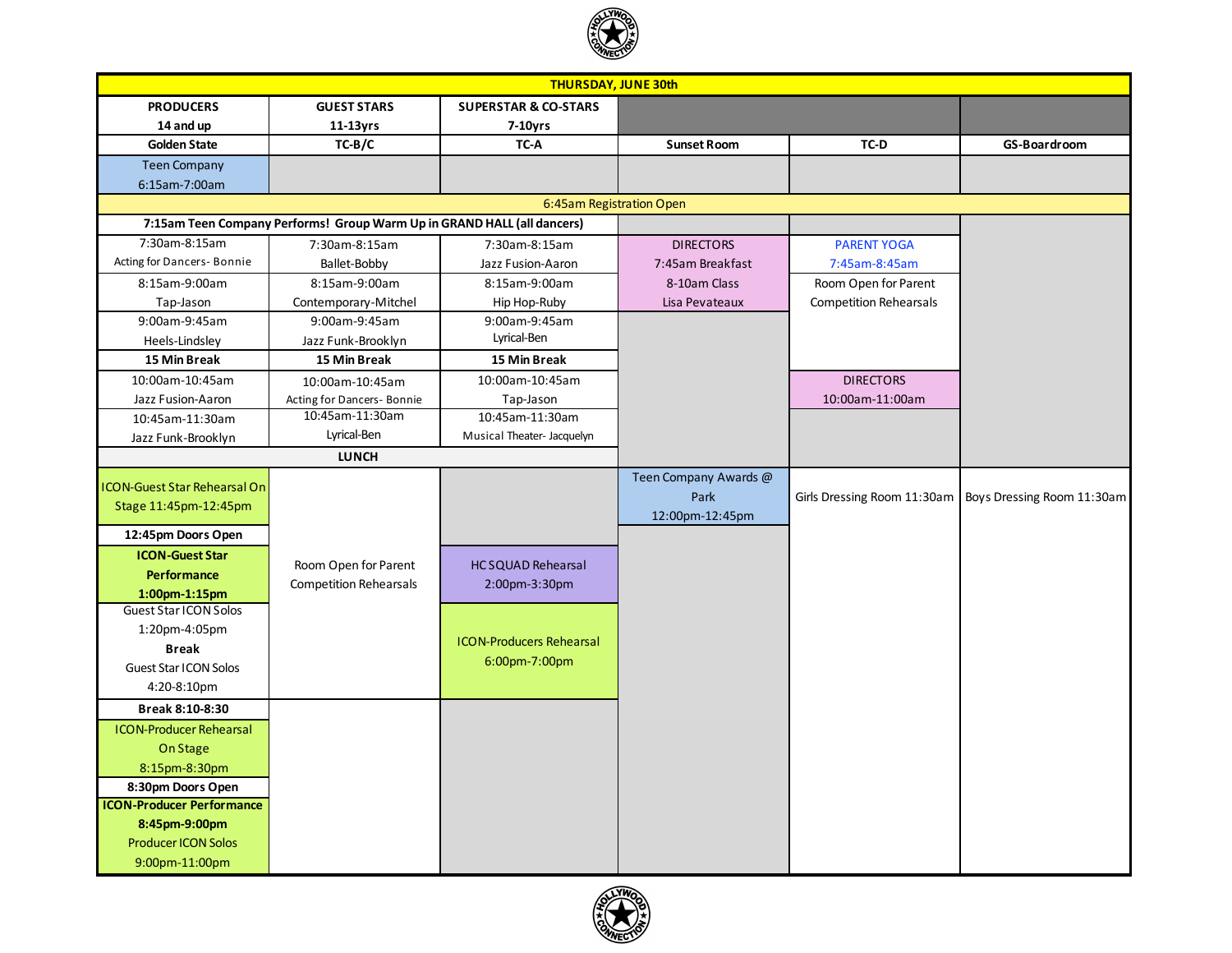

| <b>FRIDAY, JULY 1st</b>     |                                             |                                 |                    |                               |                            |  |  |
|-----------------------------|---------------------------------------------|---------------------------------|--------------------|-------------------------------|----------------------------|--|--|
| <b>PRODUCERS</b>            | <b>GUEST STARS</b>                          | <b>SUPERSTAR &amp; CO-STARS</b> |                    |                               |                            |  |  |
| 14 and up                   | $11-13yrs$                                  | $7-10$ yrs                      |                    |                               |                            |  |  |
| <b>Golden State</b>         | $TC-B/C$                                    | TC-A                            | <b>Sunset Room</b> | TC-D                          | <b>GS-Boardroom</b>        |  |  |
|                             |                                             | 6:45am Registration Open        |                    |                               |                            |  |  |
| 7:30am-8:15am               | 7:30am-8:15am                               | 7:30am-8:15am                   | <b>DIRECTORS</b>   | <b>PARENT YOGA</b>            |                            |  |  |
| Ballet-Bobby                | Jazz Fusion-Aaron                           | Contemporary-Mitchel            | 7:45am Breakfast   | 7:45am-8:45am                 |                            |  |  |
| 8:15am-9:00am               | 8:15am-9:00am                               | 8:15am-9:00am                   | 8am-9am Class      |                               |                            |  |  |
| Acting for Dancers-Bonnie   | Ballroom-Natalie                            | Jazz Funk - Brooklyn            | Nina Koch          |                               |                            |  |  |
| 15 Min Break                | 15 Min Break                                | 15 Min Break                    |                    | <b>DIRECTORS</b>              |                            |  |  |
|                             |                                             |                                 |                    | 9:00am-10:00am                |                            |  |  |
| 9:15am-10:00am              | 9:15am-10:00am                              | 9:15am-10:00am                  |                    | Room Open for Parent          |                            |  |  |
| Ballroom-Natalie            | Hip Hop-Ruby                                | Jazz-Lindsley                   |                    | <b>Competition Rehearsals</b> |                            |  |  |
| 10:00am-10:45am             | 10:00am-10:45am                             | 10:00am-10:45am                 |                    |                               |                            |  |  |
| Contemporary-Mitchel        | Tap-Jason                                   | Ballet-Bobby                    |                    |                               |                            |  |  |
| 10:45am-11:30am             | 10:45am-11:30am                             | 10:45am-11:30am                 |                    |                               |                            |  |  |
| Hip Hop-Ruby                | Jazz-Lindsley                               | Acting for Dancers-Bonnie       |                    |                               |                            |  |  |
|                             | HC SQUAD Rehearsal On Stage 12:00pm-12:45pm |                                 |                    | Girls Dressing Room 11:30am   | Boys Dressing Room 11:30am |  |  |
| Doors Open 12:45pm          |                                             |                                 |                    |                               |                            |  |  |
| <b>HC Squad Performance</b> |                                             |                                 |                    |                               |                            |  |  |
| $1:00$ pm- $1:15$ pm        |                                             |                                 |                    |                               |                            |  |  |
| Producer ICON Solos         |                                             |                                 |                    |                               |                            |  |  |
| 1:30pm-5:30pm               |                                             |                                 |                    |                               |                            |  |  |
| <b>Break</b>                |                                             | <b>Teen Co Rehearsal</b>        |                    |                               |                            |  |  |
| <b>Producers ICON Solos</b> |                                             | On Stage                        |                    |                               |                            |  |  |
| 5:45pm-10:00pm              |                                             | 10:00pm-10:30pm                 |                    |                               |                            |  |  |